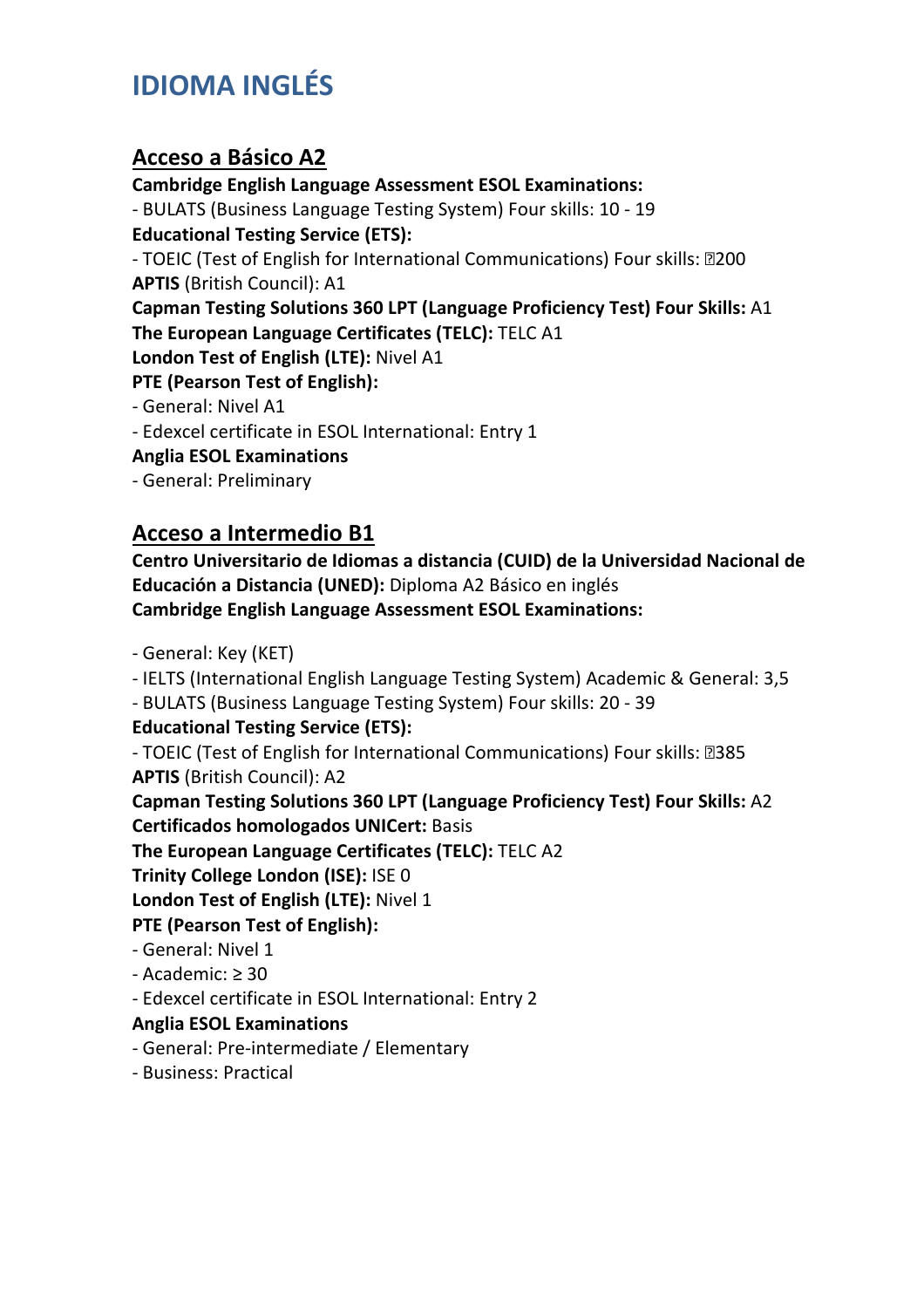# **IDIOMA INGLÉS**

## **Acceso a Intermedio B2**

**Centro Universitario de Idiomas a distancia (CUID) de la Universidad Nacional de Educación a Distancia (UNED):** Diploma B1 Intermedio en inglés **Certificados homologados por ACLES (Asociación de Centros de Lenguas en la Enseñanza Superior):** CertAcles B1 **Cambridge English Language Assessment ESOL Examinations:**  - General: Preliminary (PET) - BEC (Business English Certificate): Preliminary BEC 1 - IELTS (International English Language Testing System) Academic & General: 4 - 5 - BULATS (Business Language Testing System) Four skills: 40 - 59 **Educational Testing Service (ETS):**  - TOEFL – iBT (Test of English as a Foreign Language – Internet Based): 42 - 71 - TOEIC (Test of English for International Communications) Four skills: 2790 **APTIS** (British Council): B1 **Capman Testing Solutions 360 LPT (Language Proficiency Test) Four Skills:** B1 **Oxford Test of English B:** B1 **Certificados homologados UNICert:** Nivel 1 **Certificat de Compétences en Langues de l'Enseignement Sup'erieur (CLES):** CLES 1 **The European Language Certificates (TELC):** TELC B1 **Trinity College London (ISE):** ISE I **London School of Commerce:** English for Tourism / JETSET ESOL B1/ ELSA B1 **London Test of English (LTE):** Nivel 2 **PTE (Pearson Test of English):**  - General: Nivel 2 - Academic: ≥ 43 - Edexcel certificate in ESOL International: Entry 3 **Learning Resource Network:**  - Certificate in ESOL International Four skills: LRN Entry Level (Entry 3) - General: IELCA CEF B1

**Anglia ESOL Examinations** 

- General: Intermediate

- Business: Intermediate